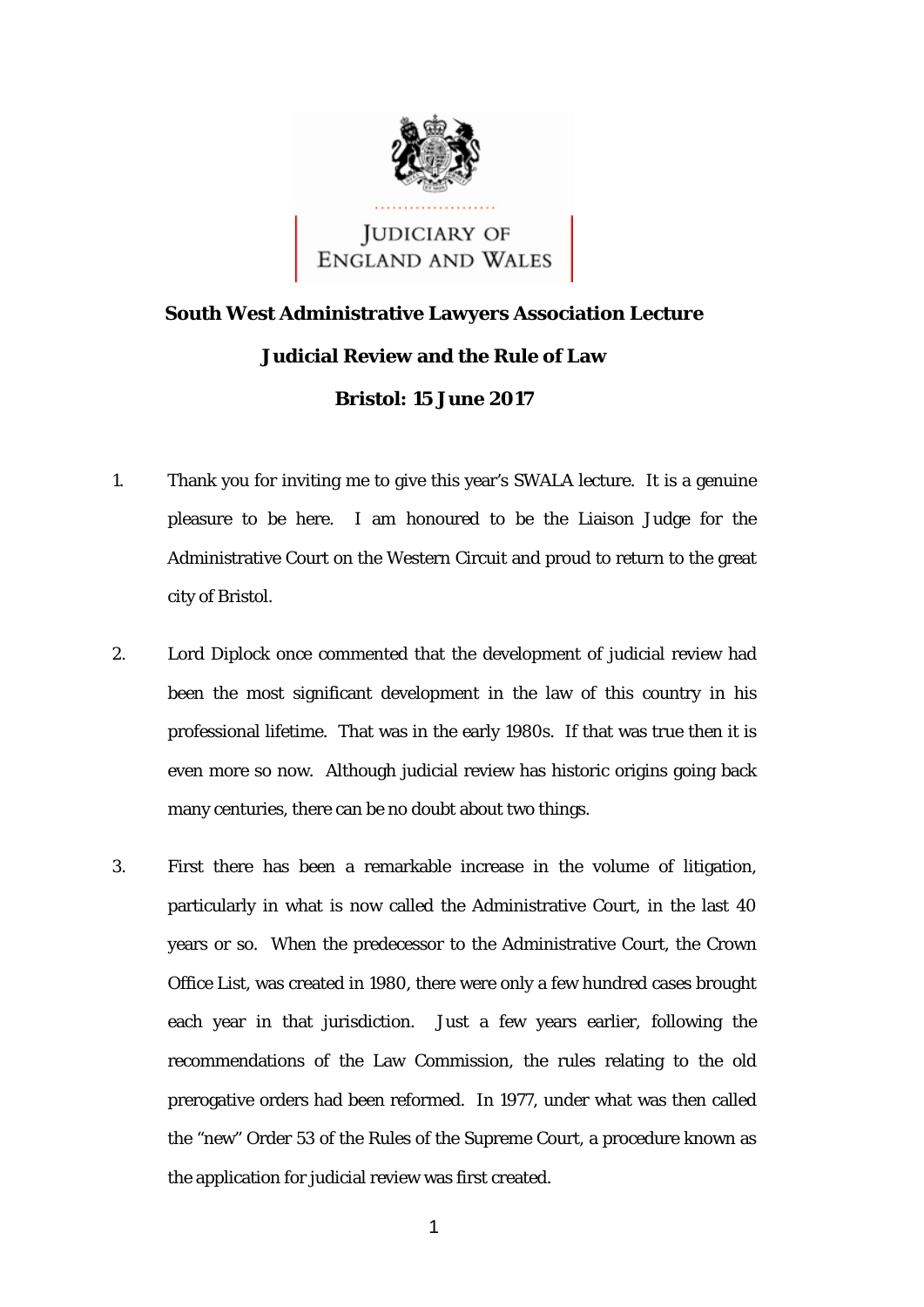- 4. Today many thousands of cases are started in the Administrative Court every year, even though there has been a dramatic reduction in the number in the last few years, as the majority of immigration judicial review cases are now heard in the Upper Tribunal. Recent figures published by the Ministry of Justice show that, last year (2016), there were 1,832 claims for judicial review brought against the Home Office, which was the government department facing the largest number of such claims, and that was an increase of 18% on the previous year.
- 5. In 1980 there were just four High Court judges nominated to sit in the Crown Office List. Today almost all the judges of the Queen's Bench Division sit in the Administrative Court, as do several judges of the Family and Chancery Divisions. Many others sit in the Administrative Court as additional or deputy High Court judges, including here in Bristol.
- development of the law of negligence in the first half of the 20<sup>th</sup> century. development of the law of negligence in the first half of the 20<sup>th</sup> century.<br>Parliament has intervened in this area of law to a limited extent but has done 6. The second point is this. It is arguable that the substantive law of judicial review represents the greatest contribution which the common law has made in the last 50 or 60 years. It is still a body of law which remains essentially the creation of the judges. In that sense it is reminiscent of the development of commercial law by the common law courts in the 18th century and the so not so much to amend the substantive content of public law; rather to regulate procedure and remedies and to deal with ancillary matters such as costs. I will return to that later.
- 7. Two further but fundamental comments can perhaps be made. The first is that judicial review of the lawfulness of the actions of the Executive is vital to maintenance of the rule of law. As Lord Denning was fond of saying, citing Dr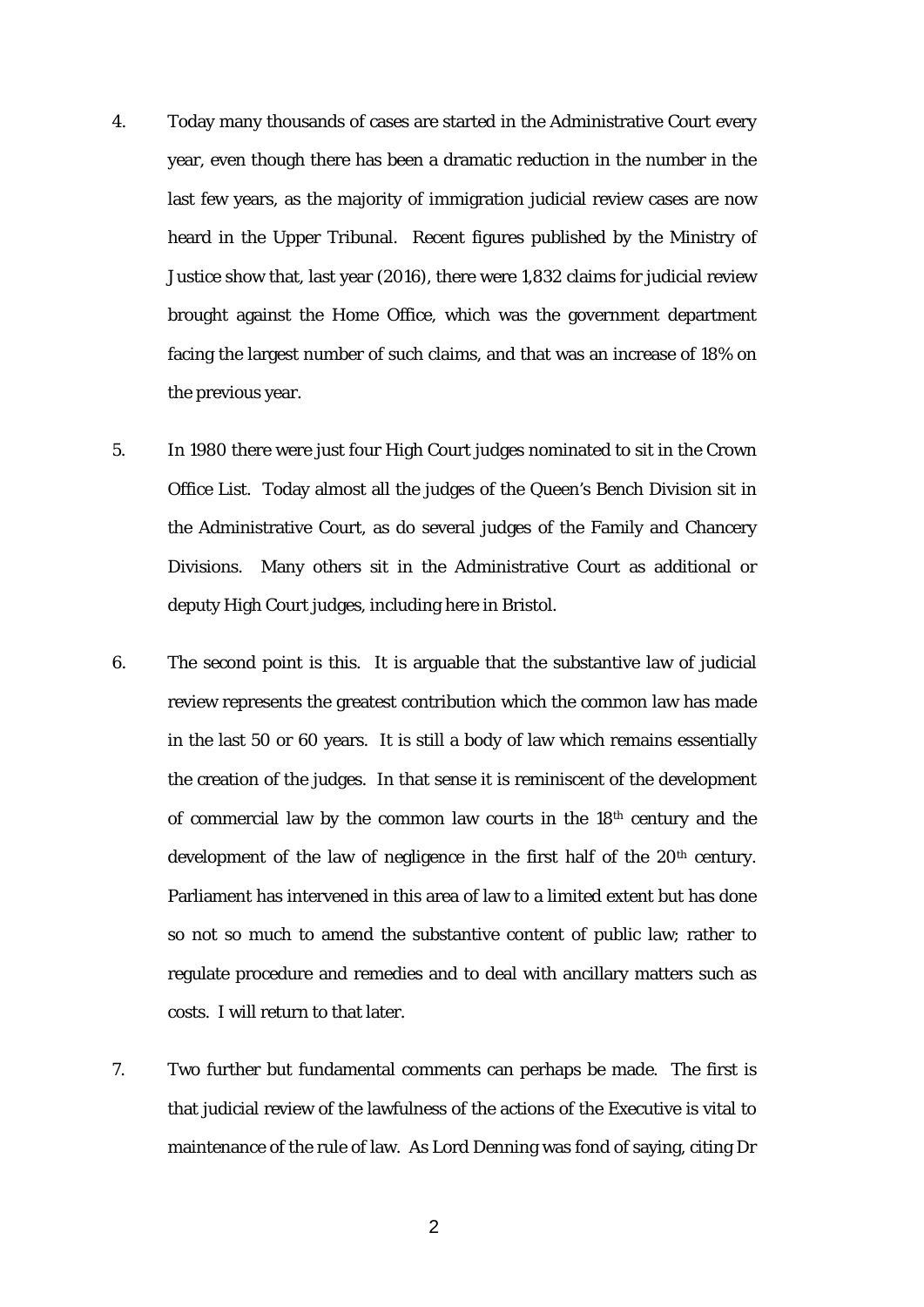Thomas Fuller: "Be you never so high, the Law is above you."1 Judicial review is the practical, day-to-day manifestation of this country's commitment to the rule of law. That is the idea that even the government is subject to the law.

 in this country currently serving a whole life order. Her claim for judicial 8. One aspect of this is that the law protects everyone, not just saints but sinners as well. Every judge on appointment takes an oath or makes an affirmation to "do right to all manner of people … without fear or favour, affection or illwill." Last year I decided an application for judicial review brought by Joanne Dennehy, a notorious murderer of three men, who is one of only two women review failed save on one ground which was conceded by the defendants in the light of a decision of the Supreme Court. In that judgment I said:

> crimes. This is because ours is a society governed by the rule of law."2 "It is important to recall that everyone within the jurisdiction is entitled to the protection of the law, including the protection of their human rights. That includes even someone who has committed the most serious

 purpose of judicial review is primarily to give effect to the will of Parliament. 9. The second fundamental point is this. There is no contradiction between democracy and judicial review. As Lord Bingham famously remarked in the Belmarsh case  $(2004)$ ,<sup>3</sup> the enforcement of the law by an independent judiciary is now regarded as a cornerstone of a democratic society. This has particular relevance in the context of judicial review. This is because the Usually there will be legislation which governs the powers and duties of a public authority. The function of the court is to ensure that the authority acts in accordance with that legislation: that it does not exceed its powers or abuse them and that it complies with its duties.

<sup>1</sup> See, for the origins of this phrase, Tom Bingham, The Rule of Law (Allen Lane, 2010), p.4 and fn.8.

R (Dennehy) v Secretary of State for Justice [2016] EWHC 1219 (Admin), at para. 178.

 A v Secretary of State for the Home Department [2005] 2 AC 68, at para. 42.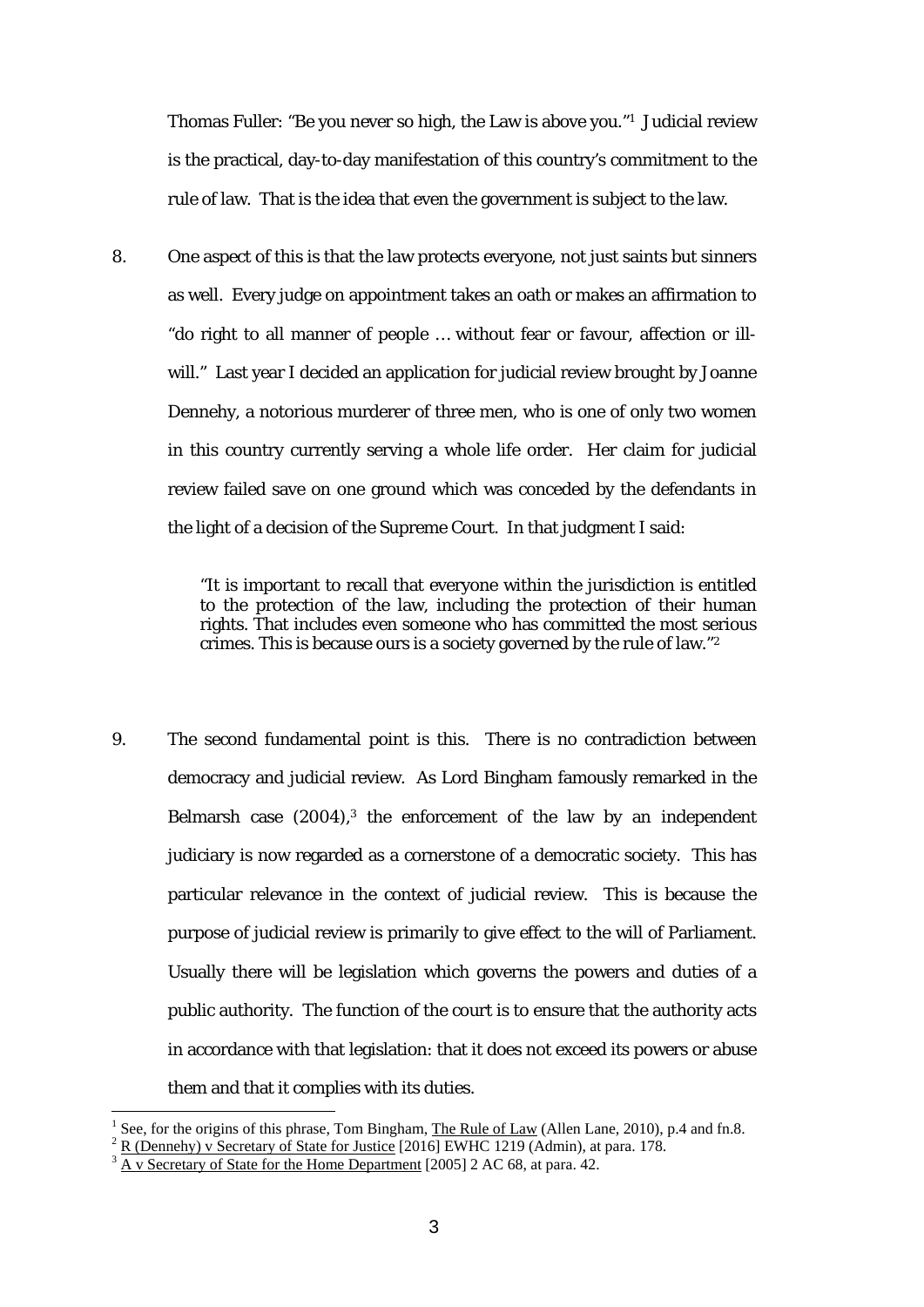- 10. In doing so the courts are not usurping the function of the democratically accountable legislature. Far from it, they support it and implement what Parliament has required of the Executive. In that context, it is important to bear in mind that there is a separation of powers between the Executive and the legislature. Although it is well known that there is no separation of *persons* between those two institutions, nevertheless there is an important distinction between their respective *functions*.
- Commission which was required by the Child Poverty Act 2010. In admirable 11. Although there is a constitutional convention that Ministers of the Crown should always be members of one or other of the Houses of Parliament, there is a vital distinction in law between the Queen in Parliament (which is the legislature) and Her Majesty's Government (which is the Executive). One case in which this fundamental distinction had apparently been forgotten by the government concerned an application for judicial review brought by the Child Poverty Action Group and which I decided in 2012.4 In that case the incoming coalition government had decided not to establish the Child Poverty compliance with the duty of candour, which rests on public authorities in judicial review proceedings, a witness statement was filed on behalf of the Secretary of State, which explained that a ministerial meeting had been held, at which it was decided that the Commission would not be established because new legislation would be drafted with a view to setting up an alternative body.
- 12. In granting the application for judicial review, I noted the eloquent words of Lord Bridge in X Ltd v Morgan Grampian Ltd:

 $4 \text{ R}$  (Child Poverty Action Group) v Secretary of State for Work and Pensions [2012] EWHC 2579.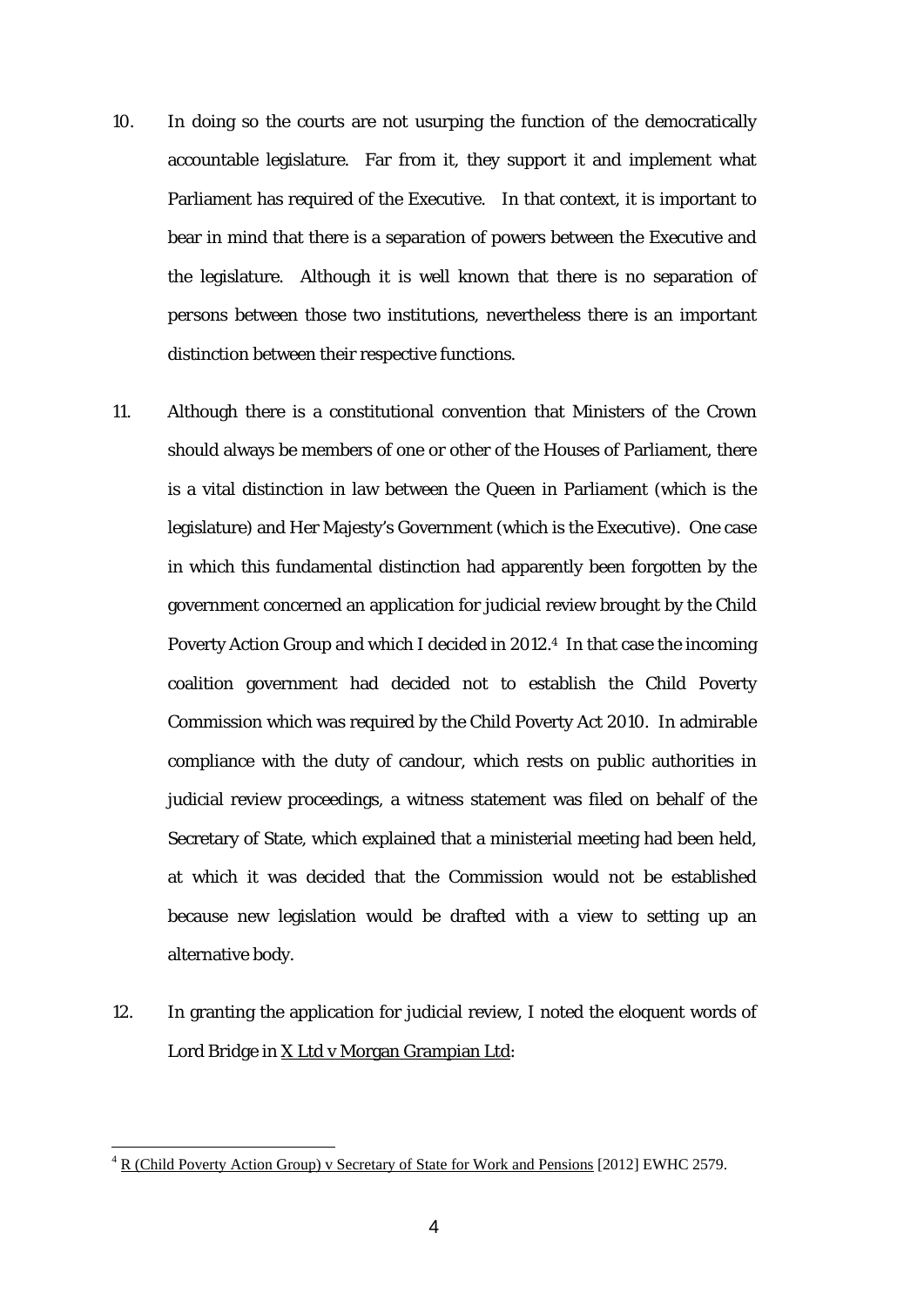"The maintenance of the rule of law is in every way as important in a free society as the democratic franchise. In our society the rule of law rests upon twin foundations, the sovereignty of the Queen in Parliament in making the law and the sovereignty of the Queen's courts in interpreting and applying the law."5

- accountable to Parliament for the way in which they carry out their functions. 13. It follows from that dual sovereignty of Parliament and the courts that the Executive as such enjoys no sovereignty. It is accountable to Parliament for the wisdom of its policies and accountable to the courts for the legality of its actions. As Lord Diplock put it in the National Federation case: "It is not … a sufficient answer to say that judicial review of the actions of officers or departments of central government is unnecessary because they are They are accountable to Parliament for what they do so far as regards. efficiency and policy, and of that Parliament is the only judge; they are responsible to a court of justice for the lawfulness of what they do, and of that the court is the only judge."6
- 14. In the CPAG case I said (at para. 31) that:

"the executive enjoys no power to amend or repeal primary legislation in the absence of delegation by Parliament itself."

15. I went on to say that:

"In the present context, however meritorious the new Government in 2010 may have thought its proposed replacement commission might be, it was not entitled … to pre-empt any primary legislation that Parliament might or might not pass in the future if so invited. … The new Government may have had good reason to adopt a different policy from that of the previous government. However … they were not entitled as a matter of law to ignore, or to fail to comply with, primary legislation as laid down by Parliament itself."

 $<sup>5</sup>$  [1991] 1 AC 1, at 48.</sup>

Businesses [1982] AC 617, at 644. <sup>6</sup> R v Inland Revenue Commissioners, ex parte National Federation of Self-employed and Small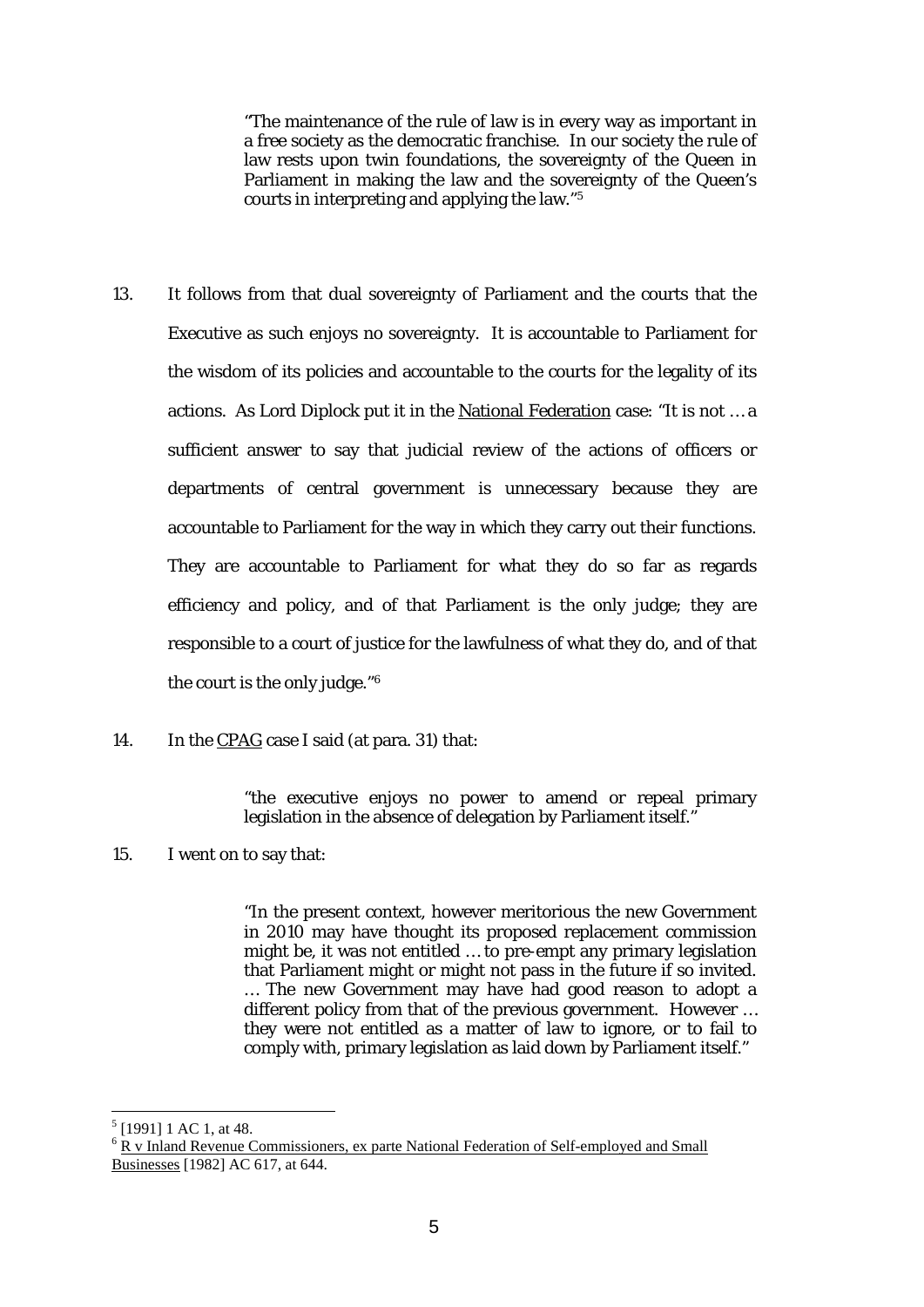- 16. Although, as I have said, the vast majority of judicial review cases concern the implementation of the will of Parliament as expressed in legislation governing the powers and duties of the Executive, there are occasions when judicial review will involve controlling the Royal Prerogative. This was most notably seen earlier this year in the decision of the Supreme Court in the Miller case,<sup>7</sup> which of course concerned the question whether the Government would be entitled to invoke Article 50 of the Treaty on European Union without express authorisation by Parliament. As is well known the Supreme Court held that the Royal Prerogative did not confer such a power and that an Act of Parliament was indeed required. That Act has now been passed and Article 50 has now been triggered, starting the process of the United Kingdom's departure from the European Union (or "Brexit"). Although the legal nature of prerogative powers is still controversial, it is arguable that it simply represents the residual body of powers which are conferred upon the Crown not by Parliament but by the general law of this country, in other words by the common law.
- Baldwin;<sup>8</sup> Padfield;<sup>9</sup> and Anisminic.<sup>10</sup> 17. As most law students will know, the fundamental principles of modern administrative law were established by the House of Lords in a small but important series of cases in the 1960s. The principal cases were Ridge  $v$
- 18. In Ridge v Baldwin (1962) Lord Reid observed that:

"We do not have a developed system of administrative law – perhaps because until fairly recently we did not need it."11

<sup>7</sup>  $\frac{R}{R}$  (Miller) v Secretary of State for Exiting the European Union [2017] UKSC 5 [2017] 2 WLR 583.  $8 \overline{1964}$  AC 40.

<sup>&</sup>lt;sup>9</sup> Padfield v Minister of Agriculture. Fisheries and Food [1968] AC 997.

<sup>&</sup>lt;sup>9</sup> Padfield v Minister of Agriculture, Fisheries and Food [1968] AC 997.<br><sup>10</sup> Anisminic Ltd v Foreign Compensation Commission [1969] 2 AC 147 <sup>10</sup> Anisminic Ltd v Foreign Compensation Commission [1969] 2 AC 147<br><sup>11</sup> p.72.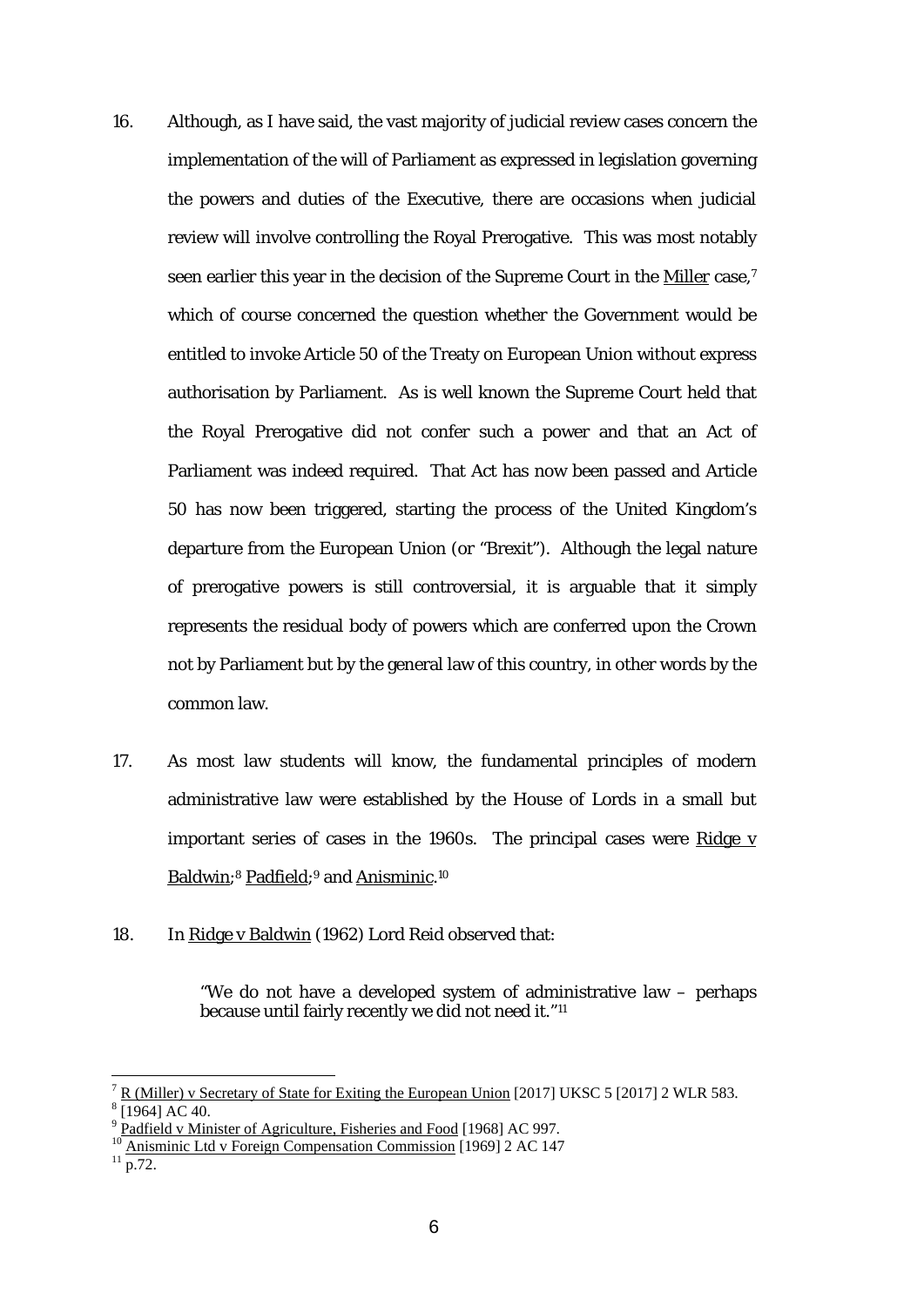19. Just 20 years later, Lord Diplock was able to comment in O'Reilly v Mackman, 12 that:

> "We did [by 1977] have … a developed system of administrative law, to the development of which Lord Reid himself … had made an outstanding contribution."

- 20. The importance of the decisions in Padfield and Anisminic cannot be overstated. They provide the jurisprudential foundations for modern administrative law. In Padfield the House of Lords made it clear that there is no such thing as an unfettered discretion: however broadly a discretionary power may be worded, that power must always be exercised so as to promote the policy and objects of the Act of Parliament which conferred it. In Anisminic the House of Lords removed the distinction between errors of law within the jurisdiction and jurisdictional errors.<sup>13</sup> That means in practice that the Executive and inferior bodies have no power to get the law wrong. It is always for the courts to say what the law is. That is fundamental to the rule of law in this country.
- public law. I will give examples from three contexts. 21. The common law continues to retain its ability to create new concepts of
- 22. The first is the development of the doctrine of legitimate expectation. This phrase was first used in the courts of this country, as far as I have been able to discover, in 1969 by Lord Denning in Schmidt v Secretary of State for Home Affairs.<sup>14</sup> At first it was thought to give rise only to procedural rights of fairness. In other words, even though a person did not have a legal right

<sup>&</sup>lt;sup>12</sup> [1983] 2 AC 237, at 279-80.

<sup>&</sup>lt;sup>13</sup> See further R (Cart) v Upper Tribunal [2012] 1 AC 663, at para. 18 (Baroness Hale of Richmond JSC).

 $14$  [1969] 2 Ch 149.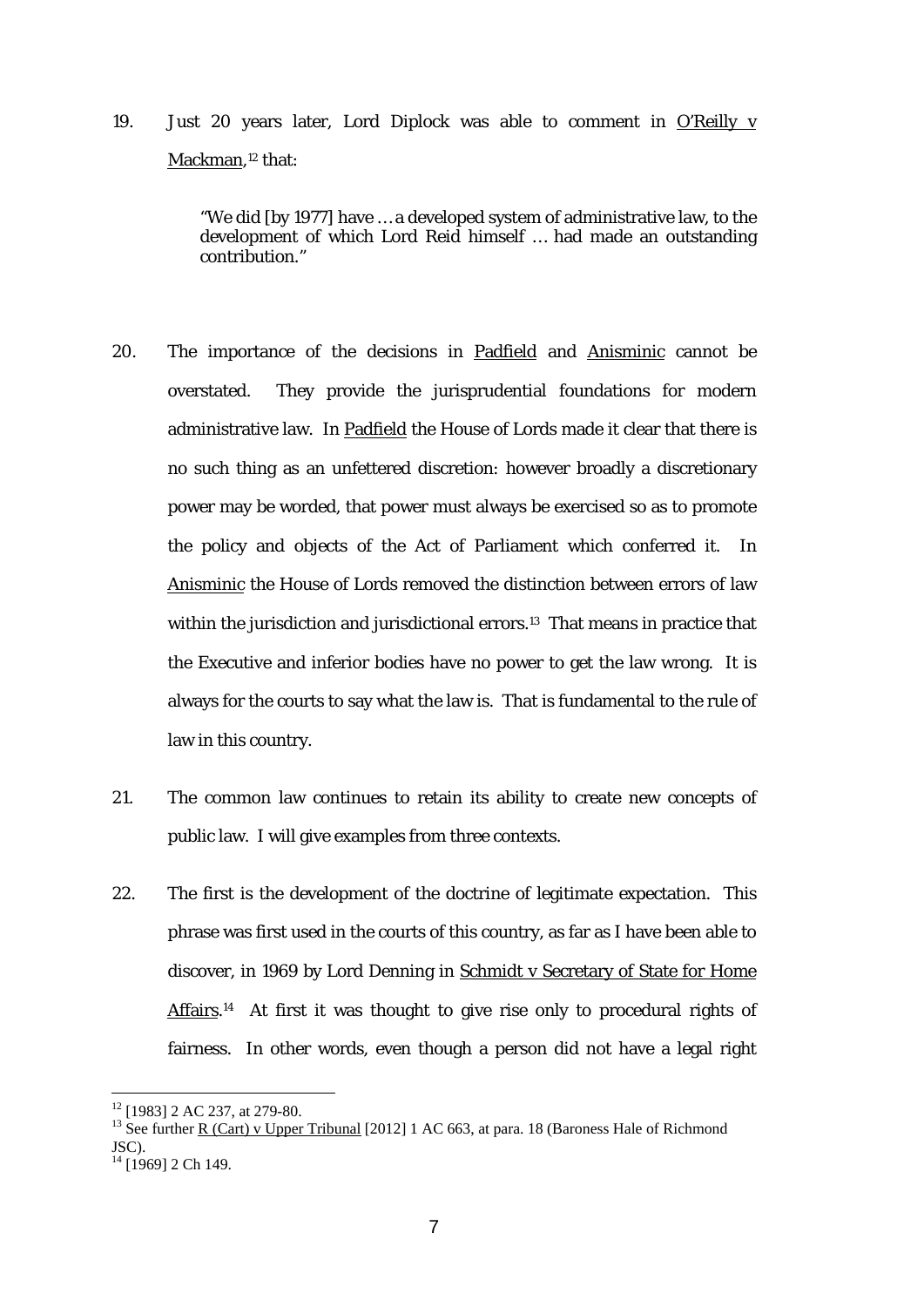fairly or the right to procedural fairness would apply. In due course the courts which was being taken away, if he or she had a legitimate expectation, then the rules of natural justice or, as we more commonly say today, the duty to act began to develop a doctrine of substantive legitimate expectation, particularly in the context of tax cases: see the classic decision of the Divisional Court in MFK Underwriting Agents (1990).<sup>15</sup> That developed into a general doctrine, applicable across the whole range of public law, in the Court of Appeal decision in Coughlan (1999).<sup>16</sup>

- 23. The second main development to which I would point is even more recent. This concerns the relevance of policies to the making of public decisions. The conventional view used to be that, since discretionary powers can never be fettered, a failure to act in accordance with a policy was not a ground for judicial review. There was no obligation to adopt a policy. There was no obligation to publish any policy that there was. If there was a policy, there was no obligation to act in accordance with it. The highest that it was sometimes put was that the policy was a relevant consideration which should be taken into account. All that has changed.
- adopted, it should normally be published. There may of course be good 24. The leading authority now is the decision of the Supreme Court in Lumba (2011).17 It now appears to be the case that policies must be adopted, at least in cases where Convention rights are affected, because of the requirement that an interference with those rights must be in accordance with law. If a policy is reason not to do so, for example in the interests of national security. Furthermore, it will normally be a requirement of public law that a

<sup>&</sup>lt;sup>15</sup> R v Inland Revenue Commissioners, ex p. MFK Underwriting Agents Ltd [1990] 1 WLR 1545.<br><sup>16</sup> R v North and East Devon Health Authority, ex p. Coughlan [2001] QB 213.

 $17$  R (Lumba) v Secretary of State for the Health Department [2012] 1 AC 245.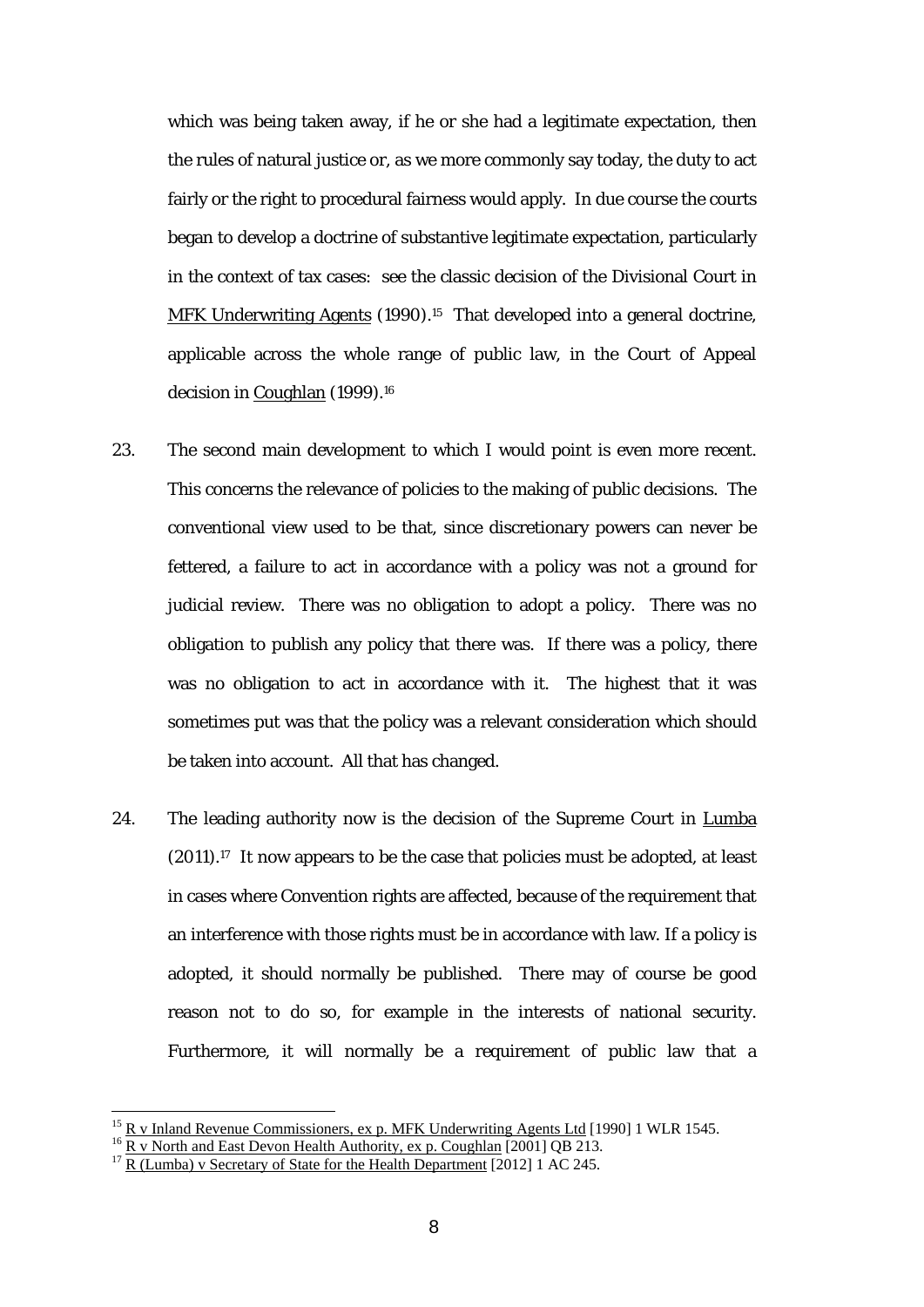discretionary decision is taken in accordance with whatever policy the public authority concerned has at that time. Merely taking it into account will no longer suffice. And if there is to be a departure from the policy there will have to be a good reason for doing so, which will be scrutinised by the court.

- 25. Finally, and very importantly, it has now been clearly established by the Supreme Court, in the case of Tesco Stores v Dundee (2012),<sup>18</sup> that the interpretation of a policy is a question of law for the court to determine; it will not suffice that an interpretation has been adopted by a public authority which was reasonably open to it. That said, it is still important to bear in mind that a policy is precisely that; it is not legislation and should not be interpreted as if it were. This point was made in Tesco Stores itself and was reiterated by the Supreme Court last month in Hopkins Homes.<sup>19</sup> In Hopkins Homes the Supreme Court also stressed that it is only the question of interpretation of a policy which is a question of law for the court to determine; when it comes to the application of a policy (correctly interpreted), that is a matter for the decision-maker, not for the court. It is important not to elide the two.20
- 26. The third area of law in which the common law continues to develop is the duty to give reasons for administrative decisions. This is particularly interesting because there are many pieces of legislation which impose an express statutory duty to give reasons on a public authority. It might be thought, at first sight, that, in those situations where there is no legislation imposing a duty to give reasons, no such duty will arise at all. However, that would be too simplistic an approach.

<sup>&</sup>lt;sup>18</sup> Tesco Stores Ltd v Dundee City Council [2012] UKSC 13 [2012] 2 P & CR 9.

<sup>&</sup>lt;sup>18</sup> Tesco Stores Ltd v Dundee City Council [2012] UKSC 13 [2012] 2 P & CR 9.<br><sup>19</sup> Hopkins Homes Ltd v Secretary of State for Communities and Local Government [2017] 1 WLR 1865, paras.22-25 (Lord Carnwath JSC); and para. 74 (Lord Gill).

<sup>20</sup>*Ibid*., para. 26 (Lord Carnwath JSC); and paras. 72-73 (Lord Gill).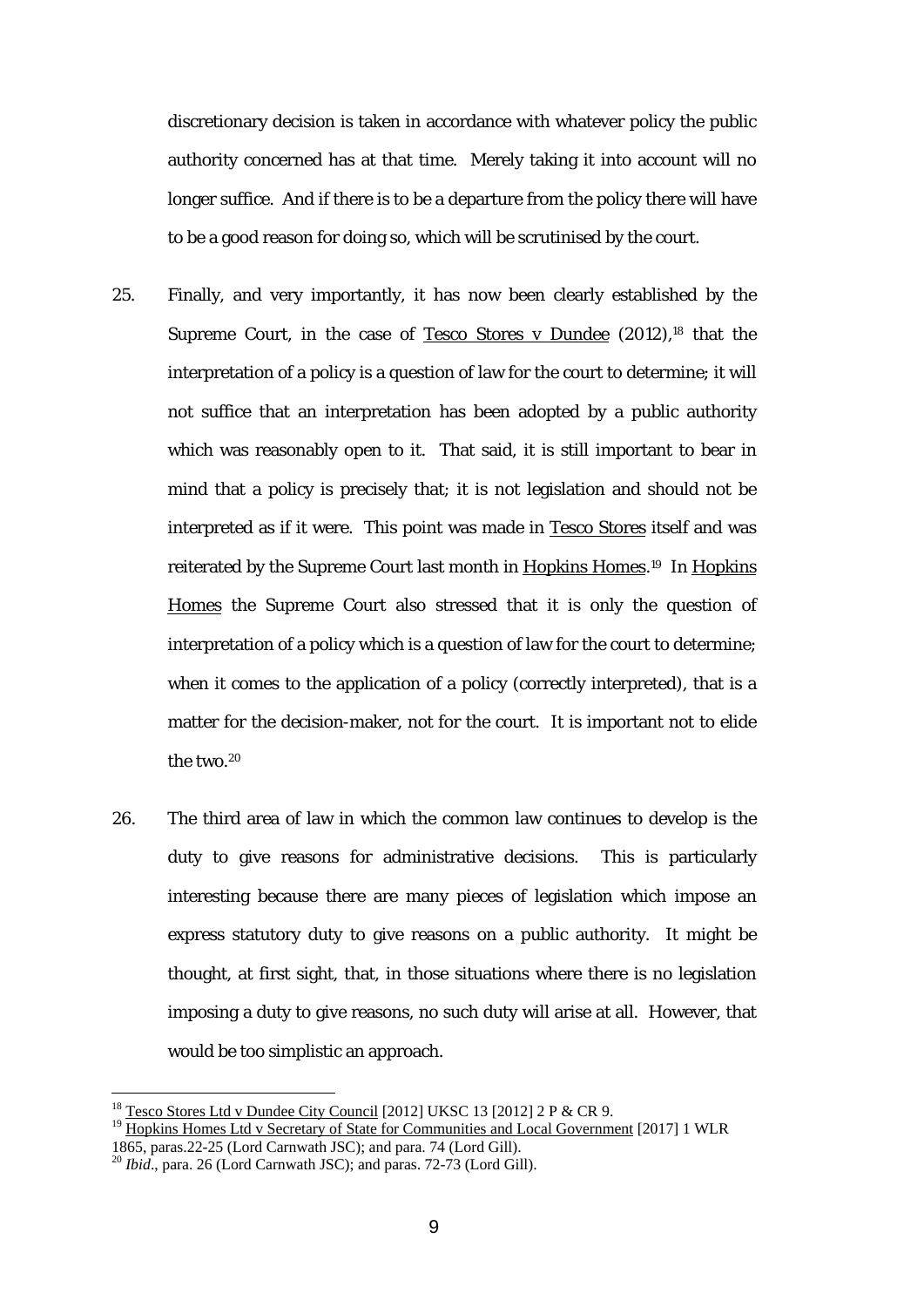- 27. As Elias LJ put it in the recent case of Oakley: "It is firmly established that there is no general obligation to give reasons at common law …".21 This was confirmed by the House of Lords more than 20 years ago in Doody.22
- 28. However, as was illustrated by the facts of **Doody** itself, there are a number of exceptions to the general principle.
- 29. The first is where, as in Doody, the nature of the decision requires disclosure of reasons to be given on grounds of fairness.
- 30. The second exception is where there was something "aberrant" in the particular decision which calls out for explanation: see R v Higher Education Funding Council, ex p. Institute of Dental Surgery. 23 An example of such an aberrant decision is provided by the Court of Appeal decision in  $R \text{ v }$  Civil Service Appeal Board, ex p. Cunningham.<sup>24</sup>
- 31. Thirdly a duty to give reasons has been imposed where failure to do so may frustrate a right of appeal, because without reasons a party will not know whether there is an appealable ground or not: see e.g. Norton Tool Company Ltd v Tewson.<sup>25</sup>
- 32. Fourthly there may be a legitimate expectation that reasons will be given: an example of this, again cited by Elias LJ, is Martin v Secretary of State for Communities and Local Government, 26 in which it was held by Lindblom LJ that there was a legitimate expectation that inspectors would give reasons in a written representations planning appeal which was generated by the Secretary of State's long established practice of giving reasons in such cases. This is a

<sup>&</sup>lt;sup>21</sup> Oakley v South Cambridgeshire District Council [2017] EWCA Civ 71, at para. 29.<br><sup>22</sup> R v Secretary of State for the Home Department, ex p. Doody [1994] AC 531.<br><sup>23</sup> [1994] 1 WLR 242 (Sedley J, as he then was).

 $^{23}$  [1994] 1 WLR 242 (Sedley J, as he then was).<br><sup>24</sup> [1999] 4 All ER 300.

 $25$  [1973] 1 WLR 45, cited by Elias LJ in Oakley at para. 31.

 $26$  [2015] EWHC 3435 (Admin).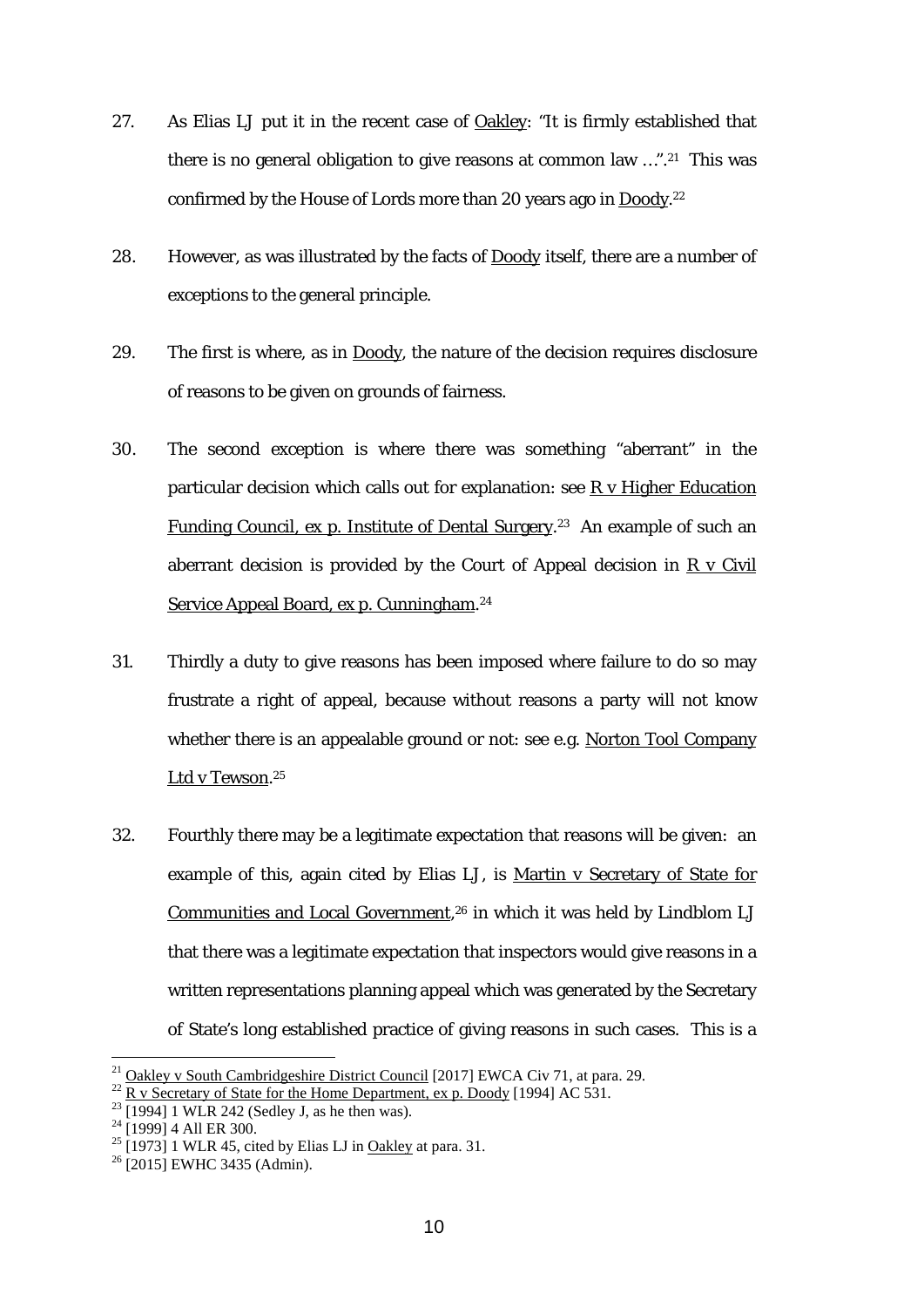good example of where the concept of legitimate expectation can arise without there being any need for a promise; a past practice will suffice.

of the House of Lords in Padfield. However, as Elias LJ explained in Oakley at 33. Fifthly there may be cases in which, if no reasons are given by a public authority, the court may infer that the decision is irrational: see the decision para. 33:

> particular ground of challenge. Moreover, if the basis of the "Even then … the applicant may not be given full reasons, merely such explanation of the reasoning as meets the claim is too speculative – as it may well be when no reasons are available – the application is likely to fail at the leave stage."

34. The existence of so many exceptions to the apparently general principle that there is no general obligation to give reasons at common law led Lord Clyde to express the opinion, almost 20 years ago, in Stefan v General Medical Council that:

> "There is certainly a strong argument for the view that what was once seen as exceptions to a rule may now be becoming examples of the law, and the cases where reasons are not required may be taking on the appearance of exceptions."27

35. As Elias LJ observed in the Oakley case, there are powerful reasons why it is desirable for administrative bodies to give reasons for their decisions. They include improving the quality of decisions by focussing the mind of the decision-maker and so increasing the likelihood that the decision will be lawfully made. I would add to that that it is to be hoped that that process of focussing the mind will lead to decisions that are quite simply better decisions

<sup>1</sup>  $27$  [1999] 1 WLR 1293, at p. 1300.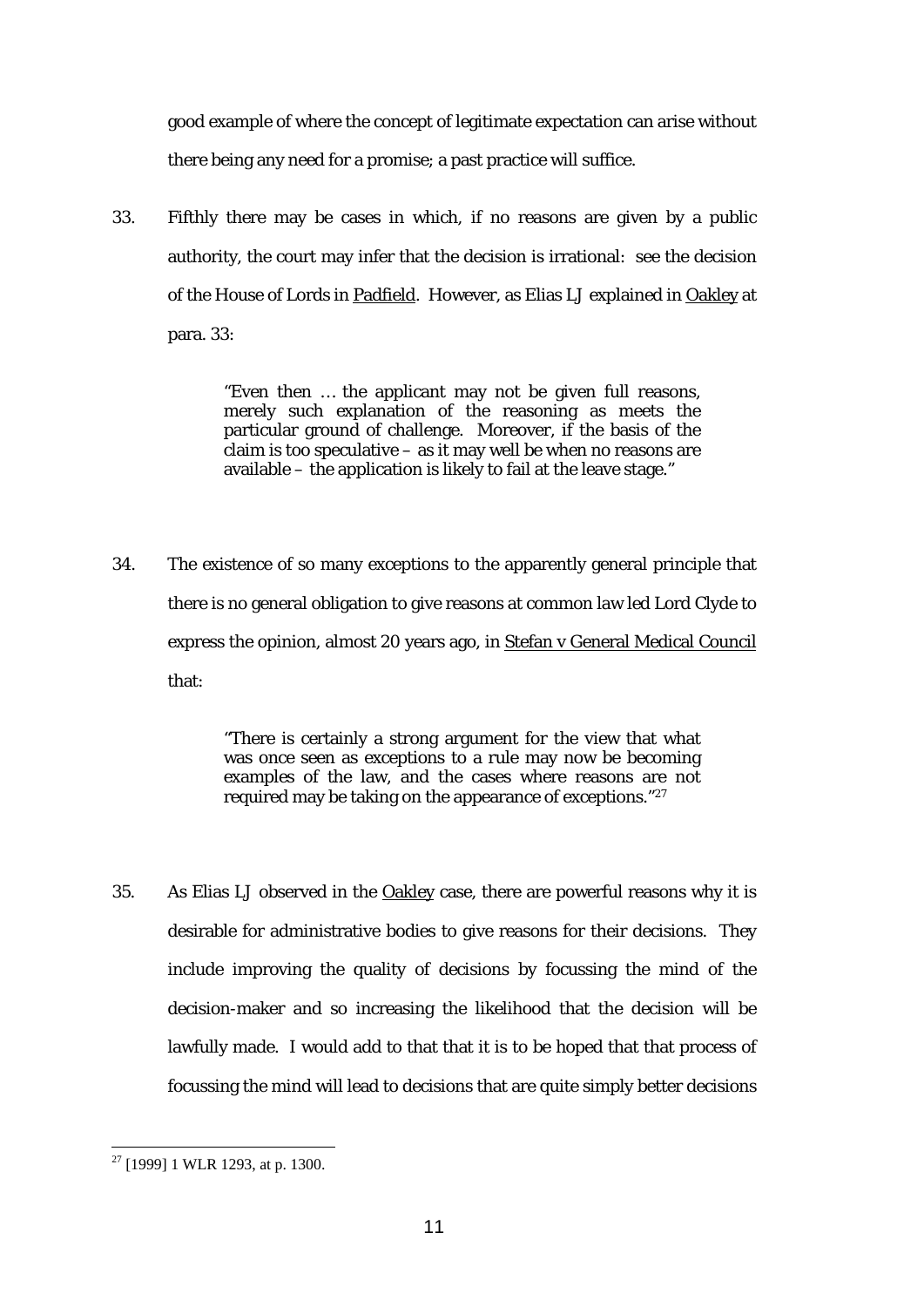so. In this way the giving of reasons helps to promote the rule of law. Finally, and not only ones that are lawful. Secondly to promote public confidence in the decision making process. Thirdly by providing, or at least facilitating, the opportunity for those affected to consider whether the decision was lawfully reached, so that for example they may be able to exercise any right of appeal or challenge a decision by way of judicial review if there are grounds for doing the giving of reasons helps to respect the individual's interest in understanding – and perhaps therefore more readily accepting – why a decision has been made.

- 36. On the other hand, there are, as Elias LJ also recognised in Oakley, potential disadvantages in imposing a duty to give reasons. They include the possible undue burden, especially if there are many decisions of a routine kind which have to be taken by a public authority. They also include, exceptionally, "some powerful public interests, such as national security, which could justify withholding reasons".28
- 37. Oakley itself was a planning case. As is well known, there are many circumstances in which there is a statutory duty to give reasons in the context of planning law: for example where planning permission is refused or where it is granted but only subject to conditions. However, for a long time there used to be no statutory duty to give reasons where permission was granted. This was only introduced by a legislative amendment to the relevant regulations with effect from 2003 and was then removed 10 years later, in 2013.
- 38. In Oakley itself, the result was that, despite the removal of that statutory duty, the Court of Appeal imposed a duty to give reasons – as a matter of common

 $28$  See para. 27.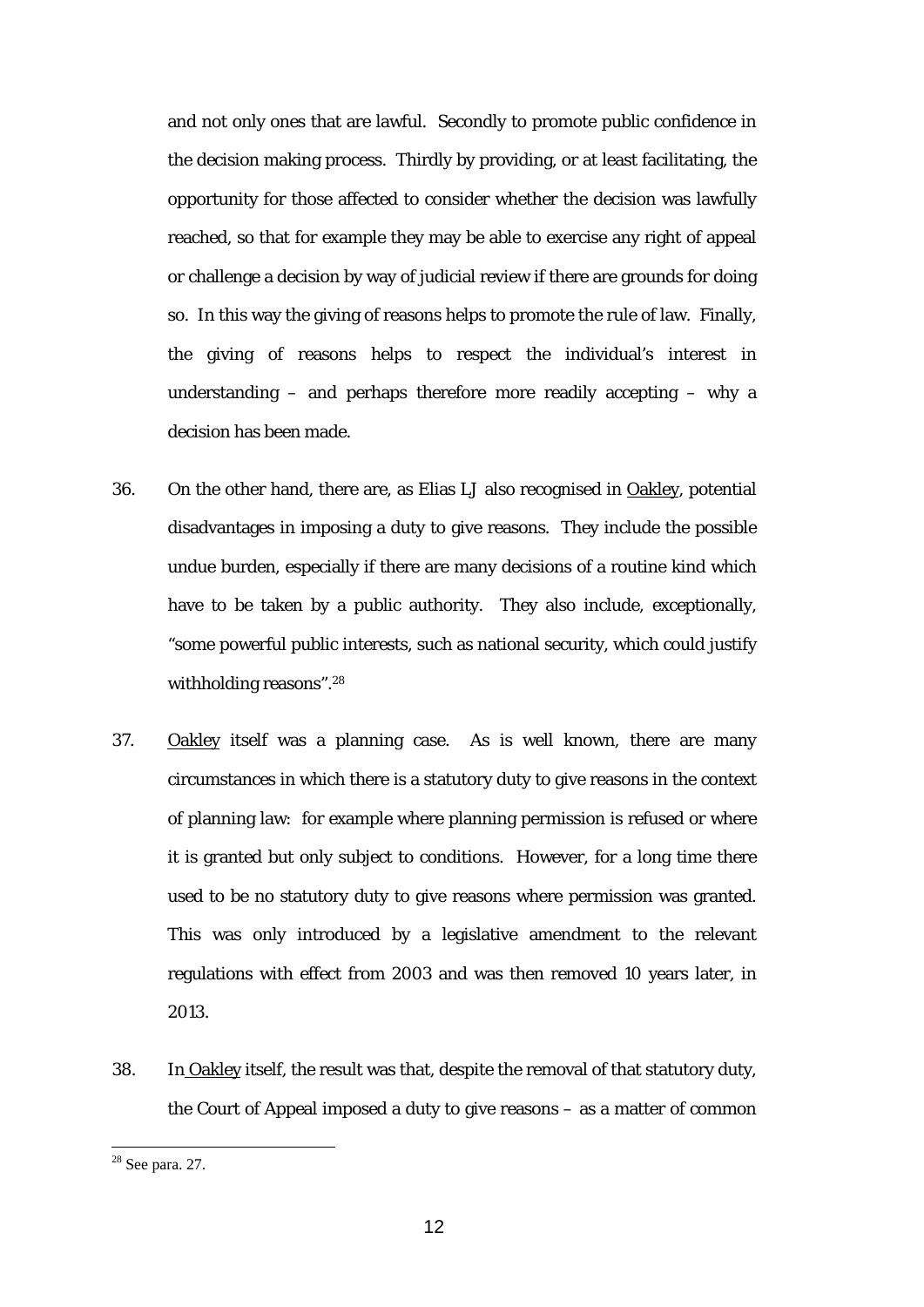case basis …".30 law – in the circumstances of that particular case. Elias LJ was of the view that the abrogation of the express duty to give reasons in such cases was not inconsistent with that outcome.29 This was because, he said, the abrogation of that duty was not intended to reduce transparency. However, the Court of Appeal did not decide the case ultimately on the broad grounds which were advanced before it. Rather it decided the case on the narrower argument presented before it and having regard to the particular circumstances of that case. That was the view clearly expressed by Sales LJ, in his concurring judgment, and also the view of Elias LJ, with whose judgment Patten LJ agreed. As Elias LJ said, "the courts develop the common law on a case by

- develop in a creative way in the area of administrative law. 39. The Oakley case, which was decided as recently as February this year, provides a good illustration of the continuing ability of the common law to
- 40. As I have mentioned, Parliament has on the whole been content to leave the development of the substantive grounds for judicial review to the courts. It can reasonably be presumed that Parliament has not wished to reverse the developments to which I have referred because it has not taken the opportunity to pass legislation altering the content of public law.
- 41. Nevertheless, there have been some pieces of legislation which have introduced new substantive obligations on public authorities. The main one to which I would draw attention here is the public sector equality duty, now contained in section 149 of the Equality Act 2010. Originally this was enacted in the context of racial equality by an amendment to the Race Relations Act

 $29$  See para. 54.

 $30$  At para. 55.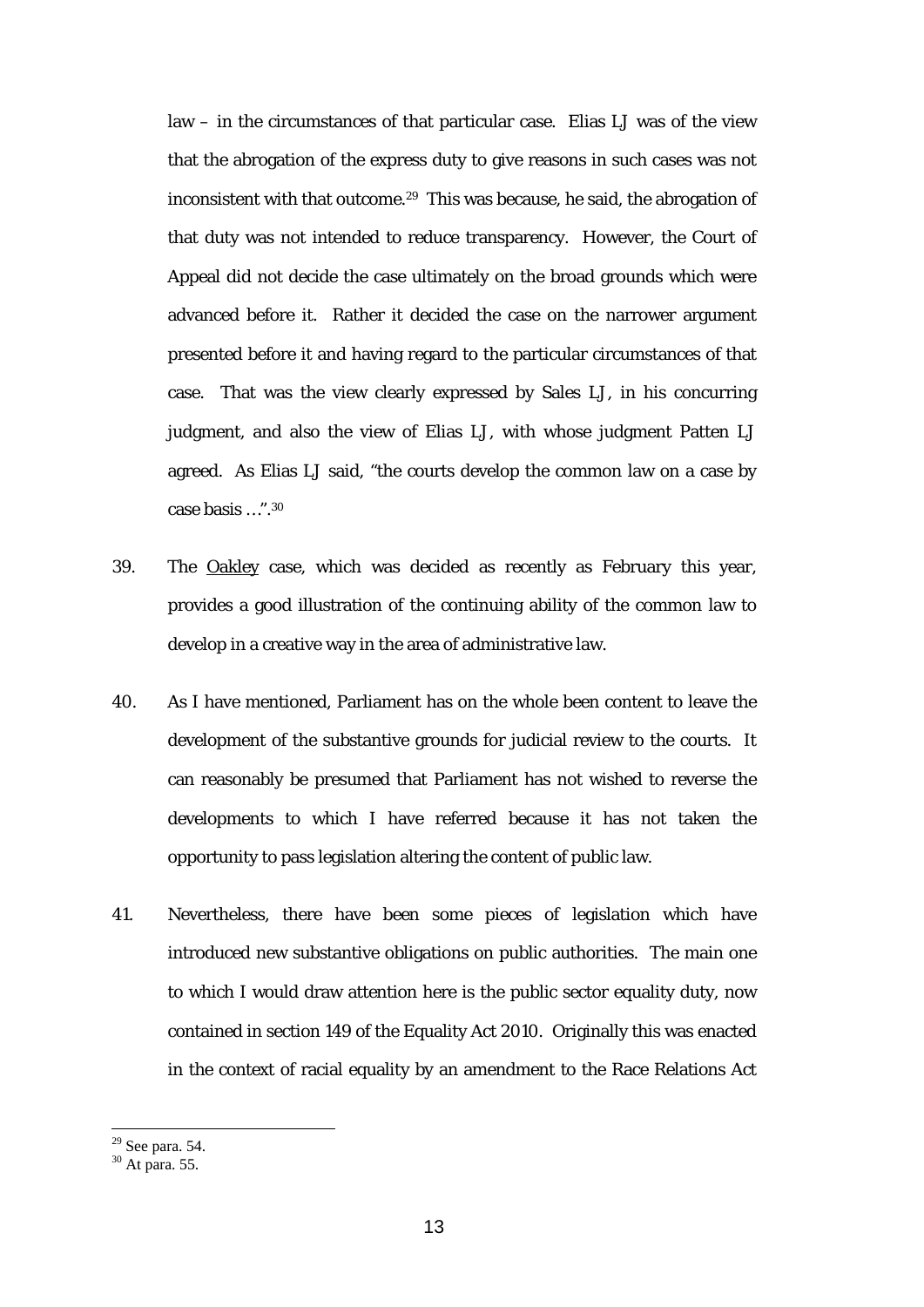1976, made by Parliament in the year 2000 in order to implement one of the main recommendations of Sir William Macpherson in the Stephen Lawrence Public Inquiry.

42. One case I would mention in particular in this context is the decision of the Court of Appeal in **Elias.**<sup>31</sup> In that case (in which I appeared for the Claimant, when I was still at the Bar) it was held that there had been a breach of what was then section 71 of the Race Relations Act, since the Secretary of State had failed to have due regard to the matters set out in that section *before* the policy under challenge had been arrived at. As Arden LJ put it (at para. 274):

> "It is the clear purpose of section 71 to require public bodies to whom that provision applies to give advance consideration to issues of race discrimination before making any policy decision that may be affected by them. This is a salutary requirement, and this provision must be seen as an integral and important part of the mechanisms for ensuring the fulfilment of the aims of anti-discrimination legislation."

43. Earlier in her judgment Arden LJ set out what those aims of antidiscrimination legislation are, in terms that are relevant to the maintenance of equality of all persons before the law, which is a facet of the rule of law itself:

> "The adverse effects of unlawful discrimination are manifold. Discrimination can have a severe negative psychological effect on the individual involved, as well as a loss of dignity and self-esteem, and induce a sense of alienation. This sense of alienation can lead to a mistrust of institutions, such as the police or the justice system. This mistrust is detrimental to social cohesion. The co-operation of minority groups is particularly important in the fight against crime and terrorism  $\ldots$  "32

 make changes to matters of procedure, remedies and costs. This is true for 44. More usually Parliament has legislated in the field of administrative law to

 $\frac{31}{32}$  R (Elias) v Secretary of State for Defence [2006] 1 WLR 3213. Para. 269.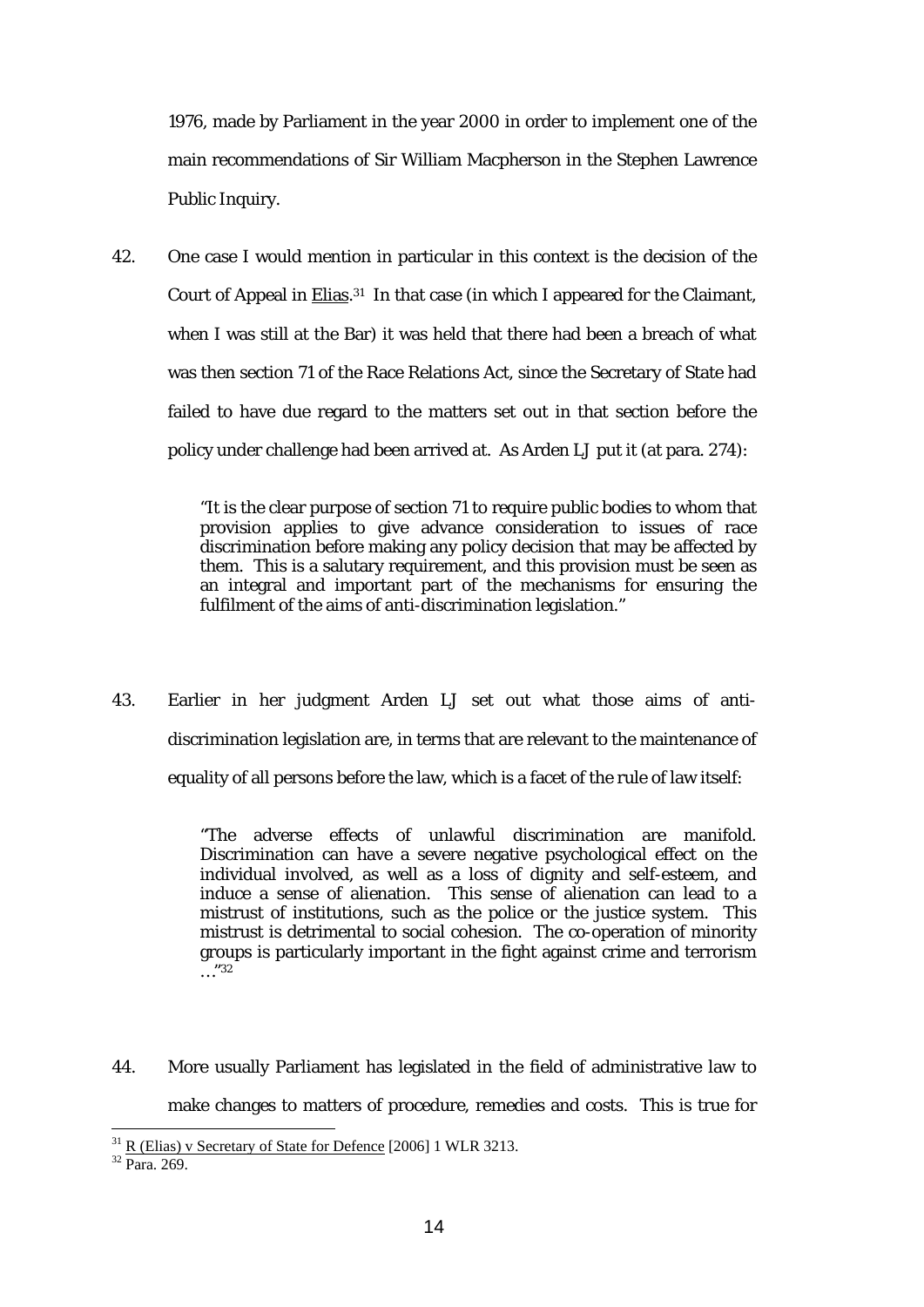substantially different even if the conduct complained of had not occurred.<sup>33</sup> example of the amendments made by the Criminal Justice and Courts Act 2015 to the Senior Courts Act 1981, in particular section 31. The court may be required to refuse permission or, at the substantive stage, any remedy if it is highly likely that the outcome for the applicant would not have been However, the court may disregard those requirements if it considers that it is appropriate to do so "for reasons of exceptional public interest."34 This perhaps underlines the fundamental difference between judicial review proceedings and ordinary civil litigation. At the end of the day, judicial review is not just about the vindication of the private rights of a particular applicant; it is about upholding the rule of law in the public interest.35

- 45. Before I leave matters of practice and procedure I should mention two important relatively recent innovations. The first is the publication of the Administrative Court Guide in 2016. This has quickly become established as a vital tool for everyone involved in the work of that court. Particular gratitude is owed to David Gardner, the lawyer based in Cardiff who has done a lot of the work which went into production of that Guide, with Mrs Justice Whipple and Mr Justice Lewis. A revised edition of that Guide is due out shortly.
- 46. The second important development is the creation in 2014 of the Planning Court as a distinct, specialist part of the Administrative Court. As you will know the Planning Court sits in court centres such as Bristol as well as in London. It has its own procedures, which are set out in Part 54 and the Practice Directions relating to it. Generally speaking the Planning Court aims

<sup>33</sup> Section 31(2A) and (2D) of the Senior Courts Act 1981.

 $34$  Section 31(2B) and (2E).

<sup>&</sup>lt;sup>35</sup> See e.g. R v Secretary of State for the Environment, ex p. Kirkstall Valley Campaign Ltd [1996] 3 All ER, at 325 (Sedley J).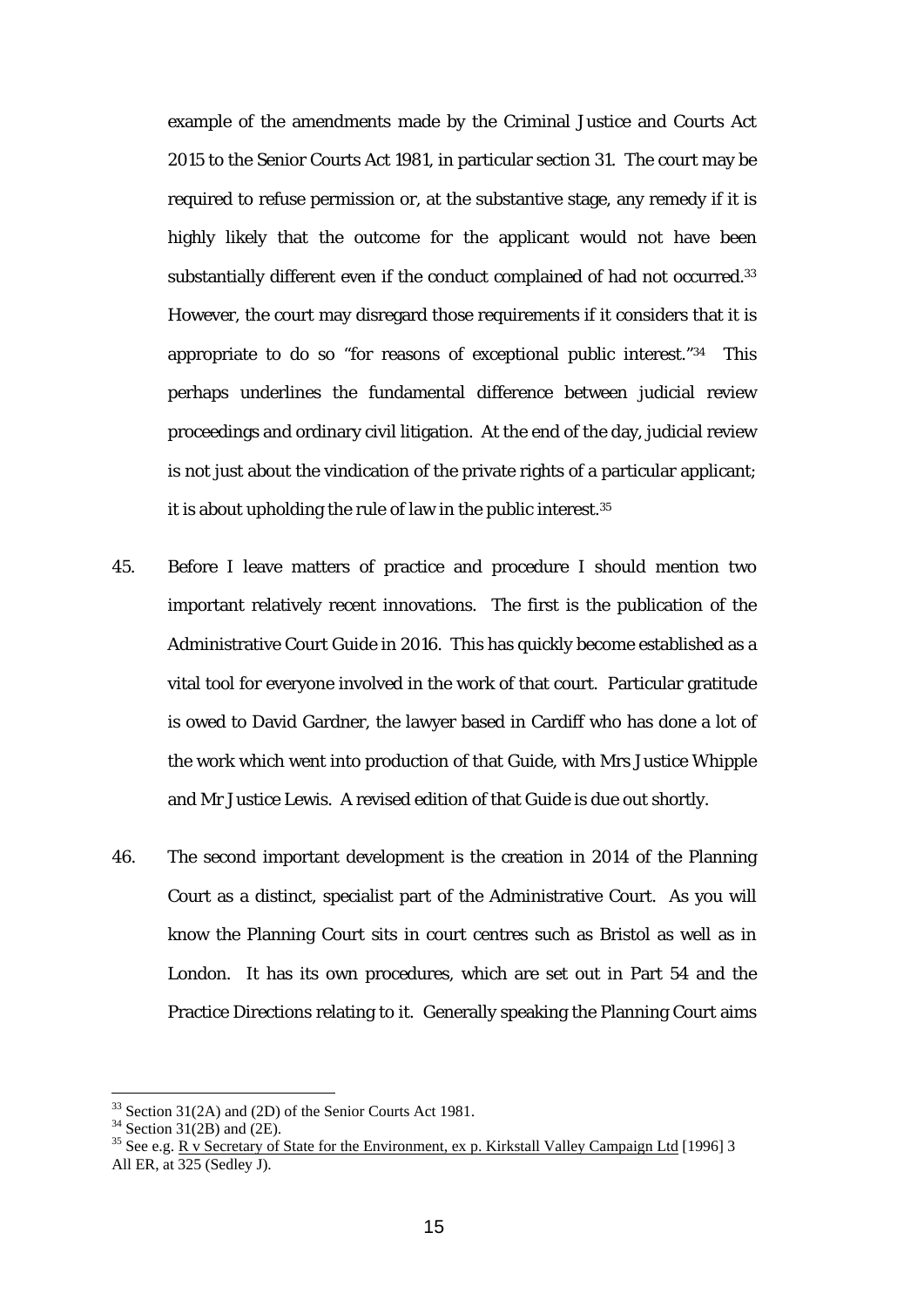to and does achieve a more rapid resolution of disputes than is the case more generally, even in the Administrative Court.

- 47. Finally, I want to say a few words about the importance of the Administrative Court in Bristol and more generally on the Western Circuit. It is very important that, so far as possible, administrative law work which concerns the West country should be issued and heard here. That means hearings taking place not necessarily only in Bristol but in other parts of the South West too.
- 48. Not only are there good local solicitors and barristers able and willing to do the work; the judges are here too. In particular I would like to mention that the new Designated Civil Judge for this area, Judge Barry Cotter QC, sits regularly in the Administrative Court and is authorised to sit in the Planning Court.
- 49. I will do everything that I can, as the liaison judge, in order to support and reinforce that process. The trend is in the right direction. More claims for judicial review which relate to the West Country are now being issued here than ever before. I would urge you to issue claims for judicial review here if you can. Even if they are not issued here, it may well be that they will be suitable for transfer here. The lawyers in the Administrative Court Office will be alert to look out for cases that are potential candidates for transfer and have recently been given delegated powers to make a "minded to transfer" order. If necessary, I consider representations as to venue as the Liaison Judge. Of course there may be good reasons why a case should be heard in London even though it has a close connection with this region. However, in suitable cases a transfer order will be made. In that context please bear in mind that cases can often be listed for hearing much more quickly here than in London, even without an order for expedition.